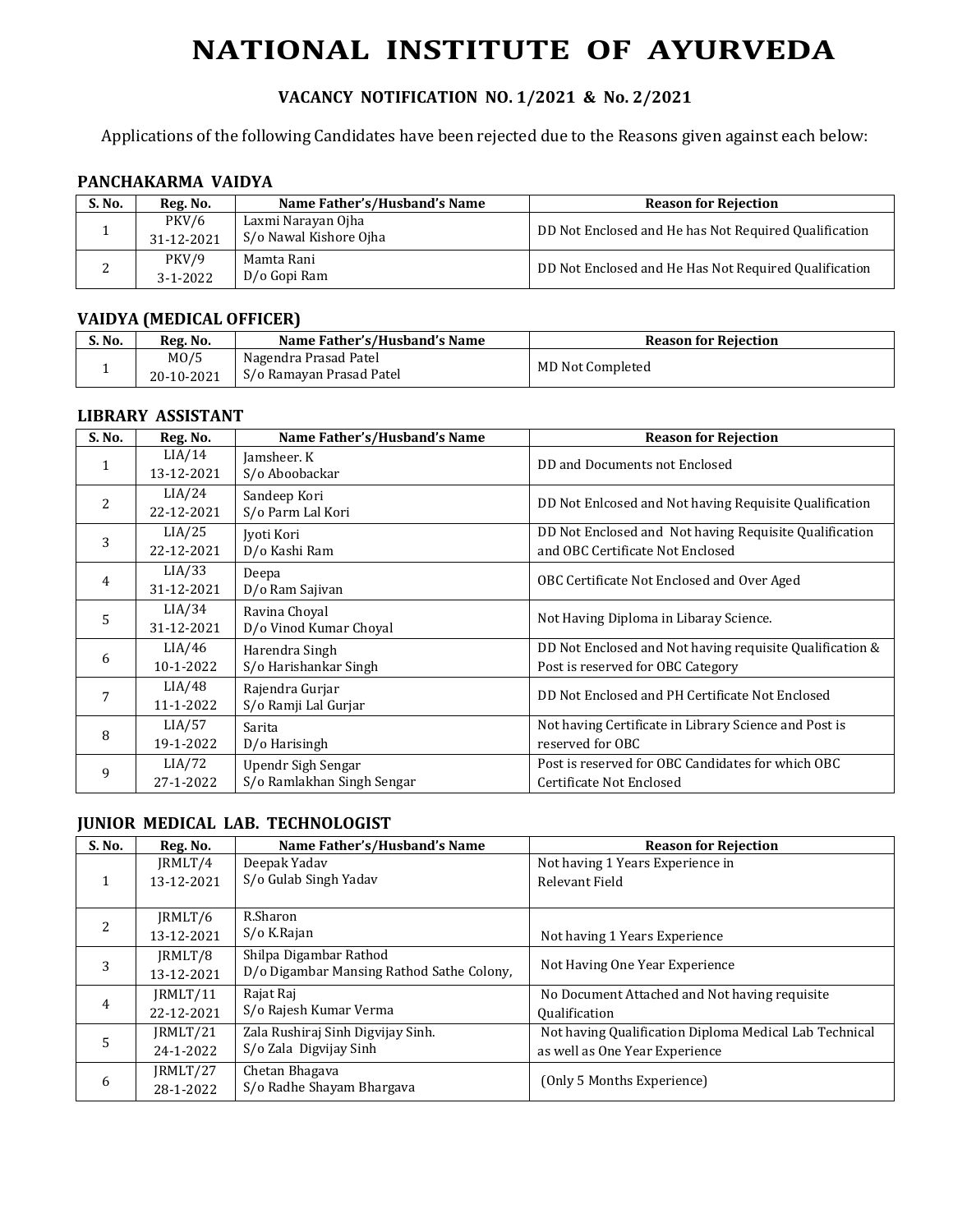## **MULTI-TASKING STAFF (MTS)**

| S. No.       | Reg. No.                    | Name Father's/Husband's Name              | <b>Reason for Rejection</b>                           |
|--------------|-----------------------------|-------------------------------------------|-------------------------------------------------------|
|              | MTS/1                       | Dhairya Mishra                            | Disability not covered the identification of the Post |
| $\mathbf{1}$ | 25-11-2021                  | D/o Rupendra Kumar Mishra                 | which is Mental Disablity.                            |
|              | MTS/7                       | Sushil Kumar Ram                          | <b>DD Not Enclosed</b>                                |
| 2            | $1 - 12 - 2021$             | S/o Shobh Nath Ram                        | And Over Aged                                         |
|              | MTS/12                      | Divya.L.                                  |                                                       |
| 3            | 2-12-2021                   | $D/O$ Joy. G.                             | DD Not Eligible                                       |
|              | MTS/13                      | <b>Tushar Shrimal</b>                     | Applied against PH Category but not covered the PH    |
| 4            | 3-12-2021                   | S/o Vinod Kumar Shrimal                   | Category for which the Post is reserved               |
|              | MTS/21                      | Sanjay Kumar                              | DD Not Enclosed and Over Aged                         |
| 5            | 3-12-2021                   | S/o Gharu Ram                             |                                                       |
|              | MTS/23                      | Poonam Panwar                             |                                                       |
| 6            | 6-12-2021                   | D/o Sunder Singh Panwar                   | Over Aged above 11 Months                             |
|              | MTS/31                      | Muhammed Shahul. P.A.                     |                                                       |
| 7            | 6-12-2021                   | S/o Abdul Khader                          | <b>DD Not Enclosed</b>                                |
|              |                             |                                           |                                                       |
| 8            | MTS/46<br>6-12-2021         | Deepak                                    | <b>DD Not Enclosed</b>                                |
|              |                             | S/o Prem Raj<br>Jitendra Kumar Meena      |                                                       |
| 9            | MTS/51                      |                                           | DD Not Enclosed and Over Aged                         |
|              | 7-12-2021                   | S/o Hanuman Sahay Meena<br>Lala Ram Meena |                                                       |
| 10           | MTS/52                      |                                           | DD Not Enclosed and Over Aged                         |
|              | 7-12-2021                   | S/o Hanuman Sahay Meena<br>Poonam Meena   |                                                       |
| 11           | MTS/53                      |                                           | Over Aged above 5 Months                              |
|              | 7-12-2021                   | S/o Ram Swaroop Meena<br>Madan Lal        |                                                       |
| 12           | MTS/64                      |                                           | <b>DD Not Enclosed</b>                                |
|              | 8-12-2021                   | S/o Purkha Ram                            |                                                       |
| 13           | MTS/67<br>8-12-2021         | Deeler Singh<br>S/o Randheer Singh        | Qualification Document Not Enclosed                   |
|              | MTS/93                      | Vishesh Sharma                            |                                                       |
| 14           | 10-12-2021                  | S/o Prakash Sharma                        | Less Fees Deposited                                   |
|              | MTS/99                      | Divya Prajapati                           |                                                       |
| 15           | 10-12-2021                  | D/o Dwarika Prasad Prajapati              | Less Fees Deposited                                   |
|              | MTS/120                     | Anupam Sarkar                             |                                                       |
| 16           | 13-12-2021                  | S/o Tara Pada Sarkar                      | Over Aged above 3 Months                              |
|              | MTS/132                     | Mankit                                    |                                                       |
| 17           | 13-12-2021                  | S/o Ramphal                               | Less Fees Deposited                                   |
|              | MTS/163                     | Aparna.K                                  |                                                       |
| 18           | 15-12-2021                  | D/o Anil Kumar                            | <b>DD Not Enclosed</b>                                |
|              | MTS/191                     | Chhoti Lal Meena                          |                                                       |
| 19           | 17-12-2021                  | S/o Gopal Lal Meena                       | PH Certificate Not Enclosed and No Fee Deposited      |
|              | MTS/192                     | Kuldeep Sen                               |                                                       |
| 20           | 17-12-2021                  | S/o Ashok Kumar Sen                       | <b>DD Not Enclosed</b>                                |
|              | MTS/210                     | Shree Om                                  |                                                       |
| 21           | 20-12-2021                  | S/o Rohitash Sharma                       | Over Aged above 2 Y 8 M                               |
|              | $\overline{MTS}/223$        | Anup Singh                                |                                                       |
| 22           | 20-12-2021                  | S/o Krishan Singh                         | DD Not Enclosed                                       |
|              | $\overline{\text{MTS}}/227$ | Sanjeet                                   |                                                       |
| 23           | 20-12-2021                  | S/o Ramniwas                              | DD Not Enclosed                                       |
|              | MTS/230                     | Neeraj Kumar                              |                                                       |
| 24           | 20-12-2021                  | S/o Parshram Singh                        | DD Not Enclosed                                       |
|              | MTS/235                     | Arun Kumar                                |                                                       |
| 25           | 20-12-2021                  | S/o Sudeshwar Pandi                       | <b>DD Not Enclosed</b>                                |
|              | MTS/238                     | L. Gobi Nath                              |                                                       |
| 26           | 20-12-2021                  | S/o L. Sumathi                            | DD and Documents Not Enclosed                         |
|              | MTS/246                     | Sushil Sahu                               |                                                       |
| 27           | 21-12-2021                  | S/o Om Prakash Sahu                       | <b>DD Not Enclosed</b>                                |
|              | MTS/252                     | <b>Bhag Singh</b>                         | Document not Enclosed and Application Form not        |
| 28           | 21-12-2021                  | S/o Bhadiya Singh                         | Signed                                                |
|              | MTS/274                     | Sachin Tomar                              |                                                       |
| 29           | 22-12-2021                  | S/o Ramesh Chandra                        | DD Not Enclosed                                       |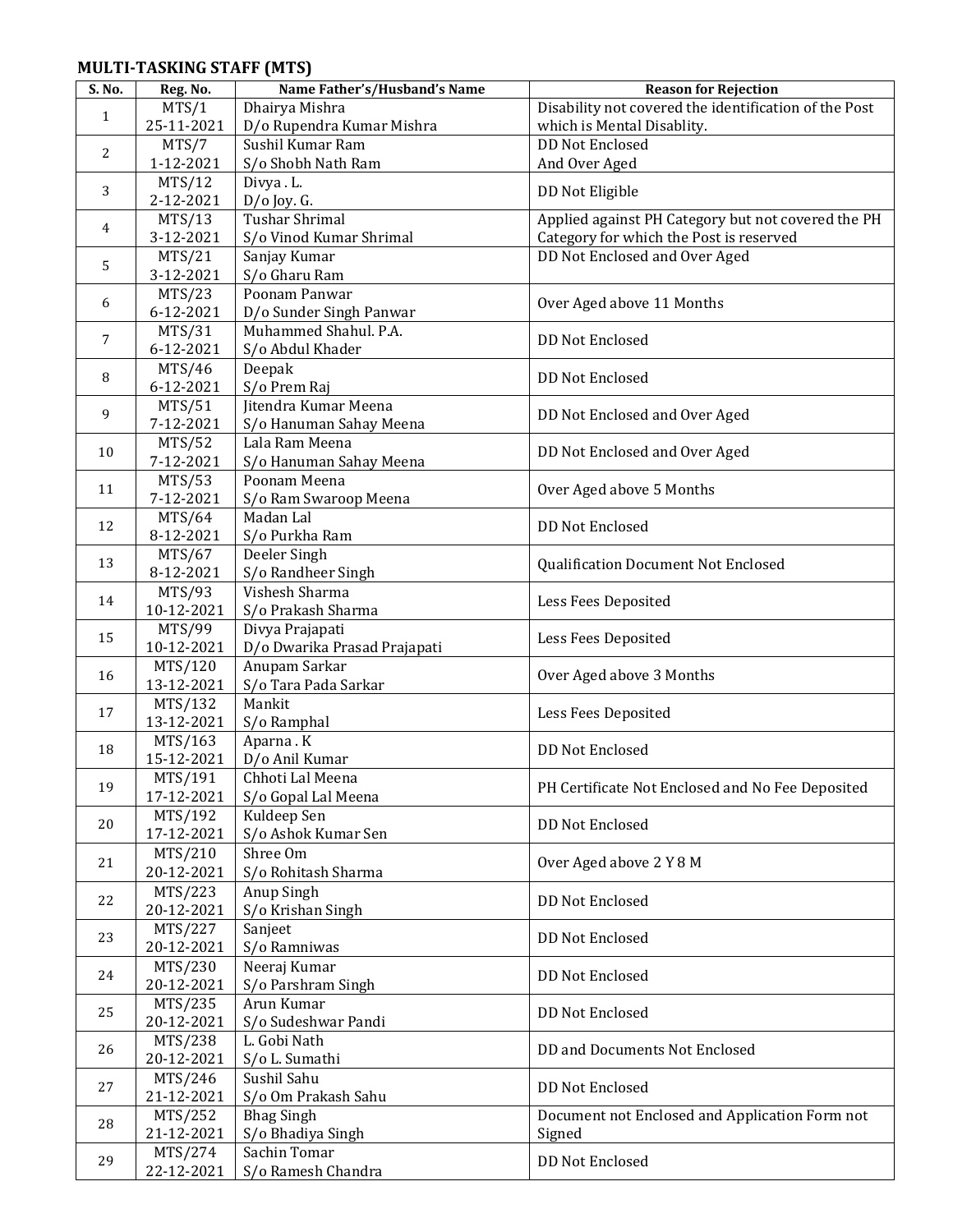| 30 | MTS/275               | Aatmaram Verma                             | PH Certificate Not Enclosed                             |
|----|-----------------------|--------------------------------------------|---------------------------------------------------------|
|    | 22-12-2021<br>MTS/277 | S/o Moti Singh<br>Sushma Lakra             |                                                         |
| 31 | 22-12-2021            | D/o Hobertus Lakra                         | DD & Documents Not Enclosed                             |
| 32 | MTS/278               | <b>Zevier Tete</b>                         | DD & Documents Not Enclosed                             |
|    | 22-12-2021            | S/o Anhres Tete                            |                                                         |
| 33 | MTS/294               | <b>Govind Patidar</b>                      | <b>DD Not Enclosed</b>                                  |
|    | 23-12-2021<br>MTS/312 | S/o Kuriya Patidar<br><b>Bharti Soni</b>   |                                                         |
| 34 | 24-12-2021            | D/o Rohit Verma                            | DD and OBC Certificate Not Enclosed                     |
| 35 | MTS/313               | Piyush Mittal                              | Over Aged about 4 Days                                  |
|    | 24-12-2021<br>MTS/321 | S/o Manoj Mittal<br>Deepak Kumar           |                                                         |
| 36 | 27-12-2021            | S/o Vedpal                                 | Proof of Ex Service Men Not Enclosed                    |
|    | MTS/323               | Muskan Verma                               | No Supporting Documents and DD Not Enclosed and         |
| 37 | 27-12-2021            | D/o Rajesh Kumar                           | <b>Under Aged about 7 Months</b>                        |
|    |                       | Ravindra                                   |                                                         |
| 38 | MTS/324<br>27-12-2021 | S/o Babu Lal                               | <b>DD Not Enclosed</b>                                  |
| 39 | MTS/327               | Kramveer                                   | <b>DD Not Enclosed</b>                                  |
|    | 27-12-2021            | S/o Dharam Chand                           |                                                         |
| 40 | MTS/332<br>27-12-2021 | Ashok Kumar<br>S/o Jai Singh               | DD Not Enclosed and PH Certificate Not Enclosed         |
|    | MTS/363               | Pandiyarajan R                             |                                                         |
| 41 | 27-12-2021            | S/o S Rajendran                            | Applied for Cook not for MTS & DD Not Enclosed          |
| 42 | MTS/364               | Thirupathi Kumar P.                        | Applied for Waiter not for MTS & DD Not Enclosed        |
|    | 27-12-2021<br>MTS/367 | S/o Ponraj<br>Deepak Kumar                 |                                                         |
| 43 | 28-12-2021            | S/o Muni Ram                               | Over Aged above 25 Days                                 |
| 44 | MTS/377               | Mohamad Abuzer                             | PH Certificate Not Enclosed                             |
|    | 29-12-2021            | S/o Jamil Ahmed                            |                                                         |
| 45 | MTS/383<br>29-12-2021 | Gulab Singanwal<br>S/o Kajod Mal Singanwal | OBC Certificate Not Enclosed Over Aged about 1<br>Month |
| 46 | MTS/389               | Rajiv Kumar Sharma                         | PH Certificate Not Enclosed                             |
|    | 29-12-2021            | S/o Keshav Kumar Sharma                    |                                                         |
| 47 | MTS/401<br>30-12-2021 | Neeraj Sain<br>S/o Gajanand Sain           | <b>Under Aged</b>                                       |
|    | MTS/407               | Seema Choudhary                            |                                                         |
| 48 | 31-12-2021            | D/o Mohan Lal Choudhary                    | <b>DD Not Enclosed</b>                                  |
| 49 | MTS/408<br>31-12-2021 | Anil<br>S/o Mahavir                        | Less Fees Deposited                                     |
|    | MTS/410               | Vikas Choudhary                            |                                                         |
| 50 | 31-12-2021            | S/o Vinod Kumar Choyal                     | DD & OBC Certificate Not Enclosed                       |
| 51 | MTS/424               | Rohit                                      | Less Fees Deposited                                     |
|    | 31-12-2021<br>MTS/440 | S/o Shishram<br>Soni                       |                                                         |
| 52 | 3-1-2022              | Pale Ram                                   | DD Not Enclosed                                         |
| 53 | MTS/442               | Manju Meena                                | DD Not Enclosed and Over Aged above 2 Years and         |
|    | 3-1-2022              | S/o Laxmi Narayan Meena<br>Sunita Rawat    | 2 Months                                                |
| 54 | MTS/443<br>3-1-2022   | S/o Bhim Singh                             | DD Not Enclosed only Photo Copy Enclosed                |
| 55 | MTS/444               | Himanshu Kumar                             | Less Fees Deposited                                     |
|    | 3-1-2022              | S/o Umesh Kumar                            |                                                         |
| 56 | MTS/445<br>3-1-2022   | Kavita Meena<br>D/o Phool Chand Meena      | DD Not Enclosed and Over Aged above 1 Year              |
|    | MTS/481               | Monu                                       |                                                         |
| 57 | 4-1-2022              | S/o Rajender                               | DD Not Enclosed                                         |
| 58 | MTS/493               | Ravi Kumar Tatawat                         | DD Not Enclosed and Over Aged above 3 Years and         |
|    | 6-12022<br>MTS/514    | S/o Sitaram Bairwa<br>Renu Jhajhria        | 6 Months                                                |
| 59 | 7-1-2022              | S/o Phool Chand Jhajhria                   | Over Aged about 11 Days                                 |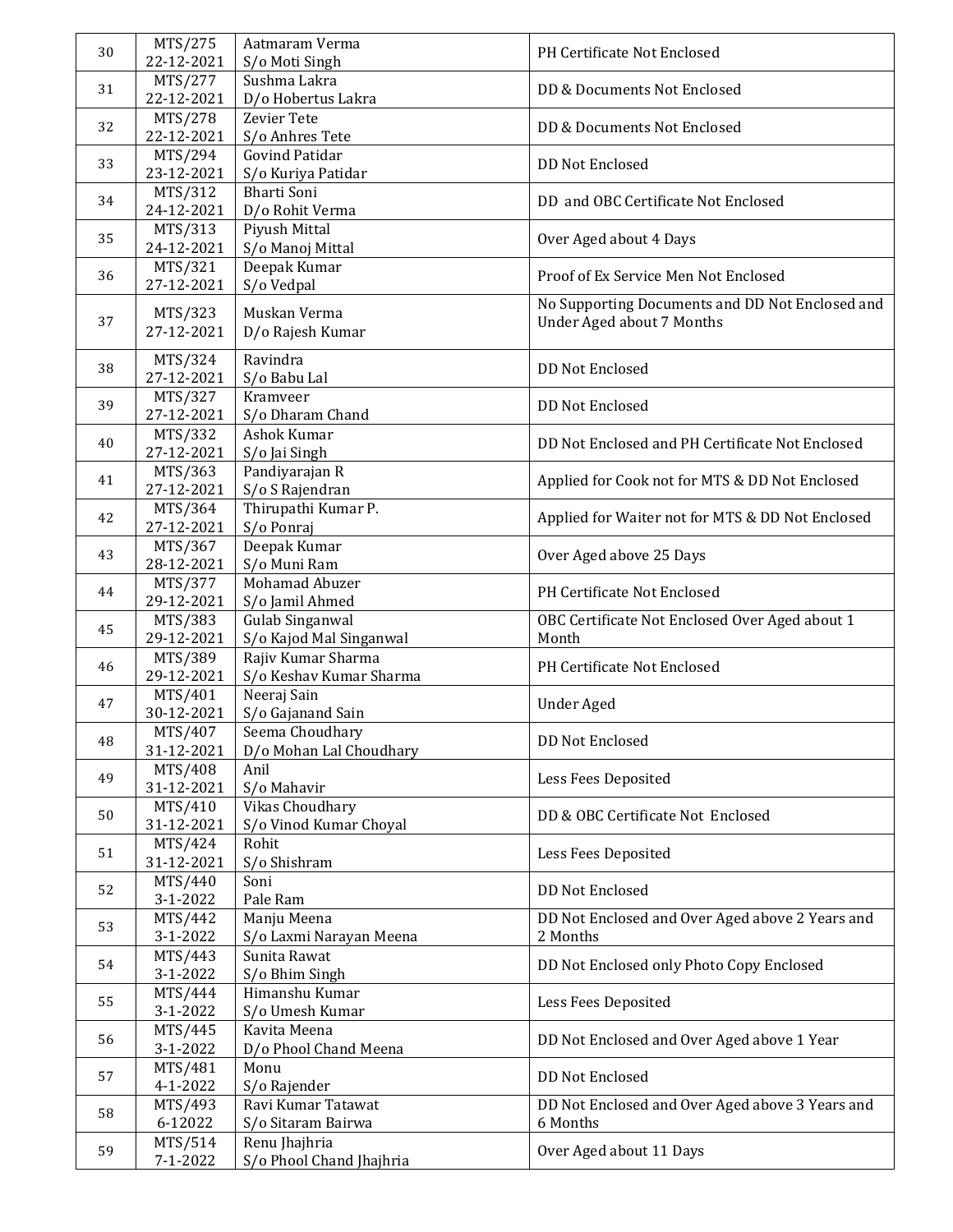| 60 | MTS/545              | Lokesh                                    | PH Certificate Not Enclosed. Kind of Disability also             |
|----|----------------------|-------------------------------------------|------------------------------------------------------------------|
|    | 10-1-2022            | S/o Satbir                                | not Indicated                                                    |
| 61 | MTS/547              | Muskan                                    | <b>DD Not Enclosed</b>                                           |
|    | 10-1-2022            | S/o Surajbhan                             |                                                                  |
| 62 | MTS/556              | Moti Lal Meena                            | Over Aged about 8 Days                                           |
|    | 10-1-2022            | S/o Bhajan Lal Meena                      |                                                                  |
| 63 | MTS/558              | Ashok                                     | DD Not Enclosed and SC Certificate Not Enclosed                  |
|    | 10-1-2022            | S/o Pitam Singh                           |                                                                  |
| 64 | MTS/576              | Om Prakash                                | OBC Certificate Not Enclosed and Over Aged about 1               |
|    | 11-1-2022            | S/o Gangadhar                             | Year                                                             |
| 65 | MTS/578<br>11-1-2022 | Rajendra Gurjar<br>S/o Ramji Lal Gurjar   | <b>DD Not Enclosed</b>                                           |
|    | MTS/589              | Vishakha Chaurasia                        |                                                                  |
| 66 | 12-1-2022            | D/o Pradeep Chaurasia                     | DD Not Enclosed                                                  |
|    | MTS/593              | Faizan Khan                               |                                                                  |
| 67 | 12-1-2022            | S/o Amir Khan                             | <b>DD Not Enclosed</b>                                           |
|    | MTS/594              | Ritu Kumari                               |                                                                  |
| 68 | 12-1-2022            | D/o Satydev Yadav                         | Requisite Fee not Deposited                                      |
|    |                      |                                           | No Documents pertaining to Ex Serviceman                         |
| 69 | MTS/646              | Anil Kumar                                | Enclosed & as per details given in experience                    |
|    | 17-1-2022            | S/o Dharampal Singh                       | Column he is still working in Army and No NOC is                 |
|    |                      |                                           | attached                                                         |
| 70 | MTS/651              | Sagar Rathi                               | <b>DD Not Enclosed</b>                                           |
|    | 17-1-2022            | S/o Ranbir Singh                          |                                                                  |
| 71 | MTS/655              | Saurabh                                   | <b>DD Not Enclosed</b>                                           |
|    | 17-1-2022            | S/o Kartar Singh                          |                                                                  |
| 72 | MTS/658<br>17-1-2022 | Jyoti<br>D/o Satender Parasd              | DD Not Eligible                                                  |
|    | MTS/670              | Manisha Meena                             | DD Not Enclosed and Application Form is also                     |
| 73 | 18-1-2022            | D/o Bharat Lal Meena                      | Incomplete.                                                      |
|    | MTS/672              | Ankush Verma                              |                                                                  |
| 74 | 18-1-2022            | S/o Yaadram Verma                         | DD Not Enclosed                                                  |
|    | MTS/677              | Monisha MR                                |                                                                  |
| 75 | 18-1-2022            | D/o sujith . J                            | DD Not Enclosed                                                  |
| 76 | MTS/681              | Meenu AR                                  | DD Not Enclosed                                                  |
|    | 18-1-2022            | D/o Reghuthaman R.                        |                                                                  |
| 77 | MTS/684              | Mohammad Ajij                             | DD Not Enclosed                                                  |
|    | 18-1-2022            | S/o Mohammad Rafi                         |                                                                  |
| 78 | MTS/722              | Awadhesh Kumar Singh                      | DD Not Enclosed                                                  |
|    | 19-1-2022            | S/o Kamlesh Kuamr                         | And Over Aged about 7 Months                                     |
| 79 | MTS/736<br>20-1-2022 | Deepak Raj Prajapati                      | PH Mental Illness Certificate in prescribed form Not<br>Enclosed |
|    | MTS/754              | S/o Rajendra Kumar<br>Krishan Kumar Meena |                                                                  |
| 80 | 21-1-2022            | S/o Kalu Ram Meena                        | Over Aged about 2 Years and 15 Days                              |
|    | MTS/757              | Kanishk Bhardwaj                          |                                                                  |
| 81 | 21-1-2022            | S/o Ashwani Kumar Sharma                  | Over Aged about 9 Months                                         |
|    | MTS/758              | Hanuman Sahay Meena                       |                                                                  |
| 82 | 21-1-2022            | S/o Hari Narayan Meena                    | Over Aged about 3 Years and 3 Months                             |
| 83 | MTS/824              | Pawan Kumar                               |                                                                  |
|    | 24-1-2022            | S/o Mahender Singh                        | Over Aged about 1 Year and 8 Months                              |
| 84 | MTS/837              | Mool Chand Verma                          | Over Aged about 1 Year                                           |
|    | 24-1-2022            | S/o Chhitar Mal Verma                     |                                                                  |
| 85 | MTS/848              | Shivam Kumar                              | DD Not Enclosed                                                  |
|    | 24-1-2022            | S/o Subhas Chandra                        |                                                                  |
| 86 | MTS/868              | Anil Kumar Sahu                           | DD Not Enclosed                                                  |
|    | 24-1-2022<br>MTS/870 | S/o Rajmani Sahu<br>Rohit                 |                                                                  |
| 87 | 24-1-2022            | S/o Karan Singh                           | DD Not Enclosed                                                  |
|    | MTS/899              | Harshit                                   |                                                                  |
| 88 | 27-1-2022            | S/o Jagdish                               | Application Form and DD Not Enclosed                             |
|    | MTS/901              | Sugriv Nikoniya                           | Discharge Certificate Neither not indicated any                  |
| 89 | 27-1-2022            | S/o Harkesh                               | Proof of Service Enclosed                                        |
|    |                      |                                           |                                                                  |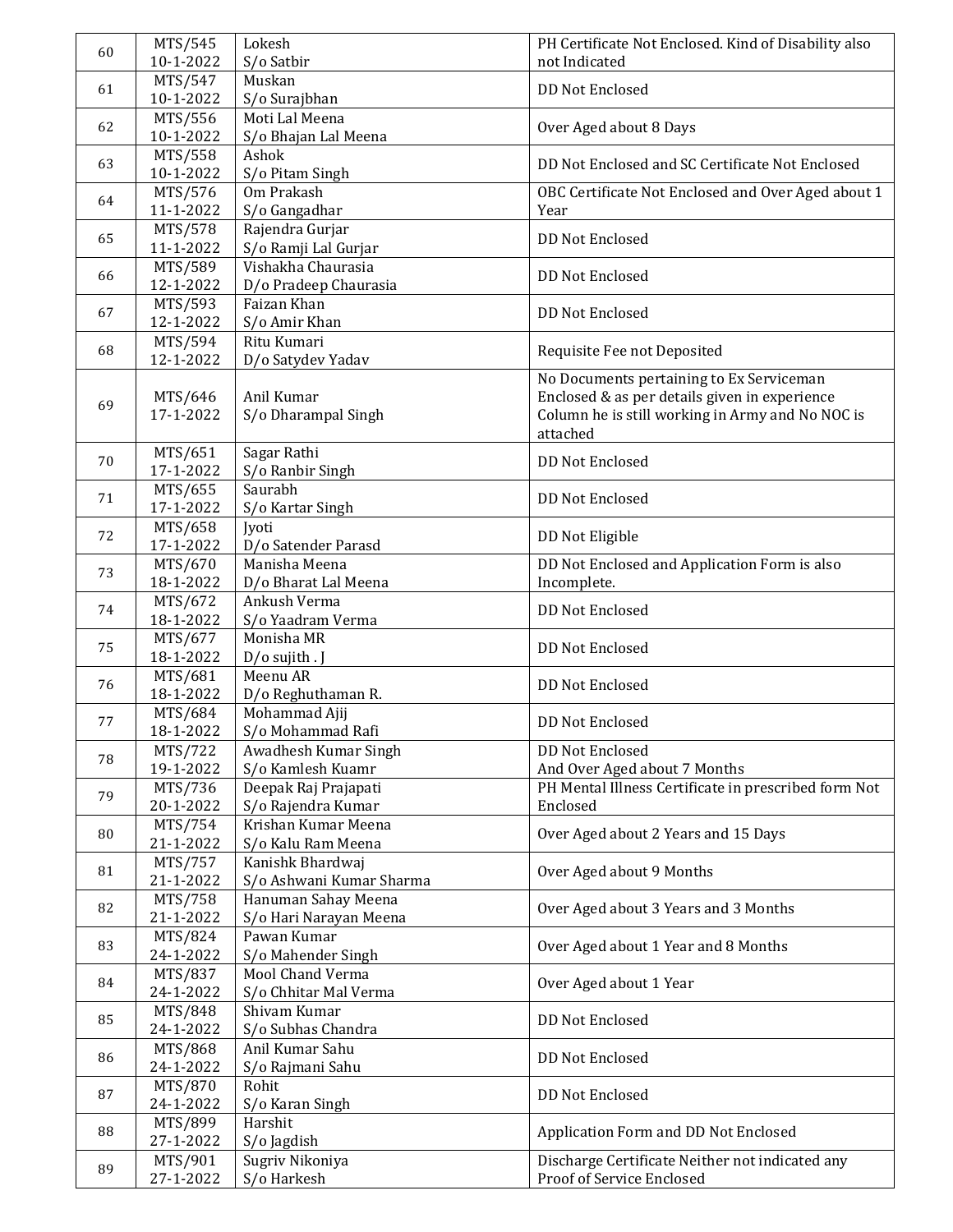| 90  | MTS/904   | Dinesh                   | Supporting Document and Less Fees Deposited  |
|-----|-----------|--------------------------|----------------------------------------------|
|     | 27-1-2022 | S/o Mangaram             |                                              |
| 91  | MTS/926   | Ashraf Khan              | Over Aged about 3 Years                      |
|     | 28-1-2022 | S/o Akbar Khan           |                                              |
| 92  | MTS/936   | Ankesh Kumar Meena       |                                              |
|     | 28-1-2022 | S/o Suresh Chand Meena   | Under Aged 17 Years and 10 Months            |
| 93  | MTS/938   | Priyavrat Meena          |                                              |
|     | 28-1-2022 | S/o Gajraj Meena         | Date of Birth Certificate Not Enclosed       |
| 94  | MTS/953   | Bhoj Mayur Sunil         | <b>DD Not Enclosed</b>                       |
|     | 28-1-2022 | S/o Bhoj Sunil Eknath    |                                              |
| 95  | MTS/955   | Patil Jeevan Vikas       | <b>DD Not Enclosed</b>                       |
|     | 28-1-2022 | S/o Patil Vikas Natha    |                                              |
| 96  | MTS/1014  | Kajal Kashyap            | Requisite fee not Deposited                  |
|     | 31-1-2022 | D/o Prakash Kashyap      |                                              |
| 97  | MTS/1020  | Shishant Singh           | Requisite fee not deposited                  |
|     | 31-1-2022 | S/o Ganga Singh          |                                              |
| 98  | MTS/1021  | Vikram Kushwah           |                                              |
|     | 31-1-2022 | S/o Jagdish Kushwah      | Requisite fee not deposited                  |
| 99  | MTS/1053  | Ram Mohan                |                                              |
|     | 1-2-2022  | S/o Ramesh Chander       | <b>DD Not Enclosed</b>                       |
| 100 | MTS/1054  | <b>Bhambal Ram Meena</b> | Over aged about 2 Years 10 Months and DD Not |
|     | 1-2-2022  | S/o Batti Lal Meena      | Enclosed                                     |
|     | MTS/1057  | Deepak                   |                                              |
| 101 | 1-2-2022  | S/o Jai Bhagwan          | <b>DD Not Enclosed</b>                       |

## **LOWER DIVISION CLERK (LDC)**

| S. No. | Reg. No.             | Name Father's/Husband's Name                    | <b>Reason for Rejection</b>                    |
|--------|----------------------|-------------------------------------------------|------------------------------------------------|
| 1      | LDC/18<br>8-12-2021  | Jaydeep<br>S/o Vinod Kumar                      | DD and Documant not Enclosed                   |
| 2      | LDC/35<br>13-12-2021 | Ankit Kumar Sharma<br>S/o Nand Kumar Sharma     | <b>DD Not Enclosed</b>                         |
| 3      | LDC/36<br>13-12-2021 | Kausal Jaimani<br>S/o Nand Kumar Jaimani        | <b>DD Not Enclosed</b>                         |
| 4      | LDC/37<br>13-12-2021 | Vibhanshu Singh Gaur<br>S/o Jethu Singh Gaur    | Photo Copy of DD. Original DD Not Enclosed     |
| 5      | LDC/44<br>14-12-2021 | Anuj Sharma<br>S/o Ghanshyam Sharma             | <b>DD Not Enclosed</b>                         |
| 6      | LDC/49<br>16-12-2021 | Archana Meena<br>D/o Pooran Lal Meena           | <b>DD Not Enclosed</b>                         |
| 7      | LDC/67<br>20-12-2021 | Devendra Kumar<br>S/o Rambabu                   | <b>DD Not Enclosed</b>                         |
| 8      | LDC/73<br>20-12-2021 | Manoj Kumar<br>S/o Rajendra Singh               | <b>DD Not Enclosed</b>                         |
| 9      | LDC/74<br>20-12-2021 | Pushpendra<br>S/o Hukum Singh                   | <b>DD Not Enclosed</b>                         |
| 10     | LDC/75<br>20-12-2021 | Mayank Chhangani<br>S/o Budhi Prakash Chhangani | Over Aged above 8 Months                       |
| 11     | LDC/78<br>21-12-2021 | Anup Singh<br>S/o Krishan Singh                 | <b>DD Not Enclosed</b>                         |
| 12     | LDC/79<br>21-12-2021 | Sanjeet<br>S/o Ramniwash                        | <b>DD Not Enclosed</b>                         |
| 13     | LDC/86<br>23-12-2021 | K. Parasaran<br>S/o K. Krishanan                | <b>DD Not Enclosed</b>                         |
| 14     | LDC/88<br>24-12-2021 | Pushpendra Kumar<br>S/o Buddha Ram              | DD Not Enclosed and EWS Certificate is 2019-20 |
| 15     | LDC/93<br>24-12-2021 | Abhishek Sharma<br>S/o Budhi Prakash Sharma     | Less Fees Deposited                            |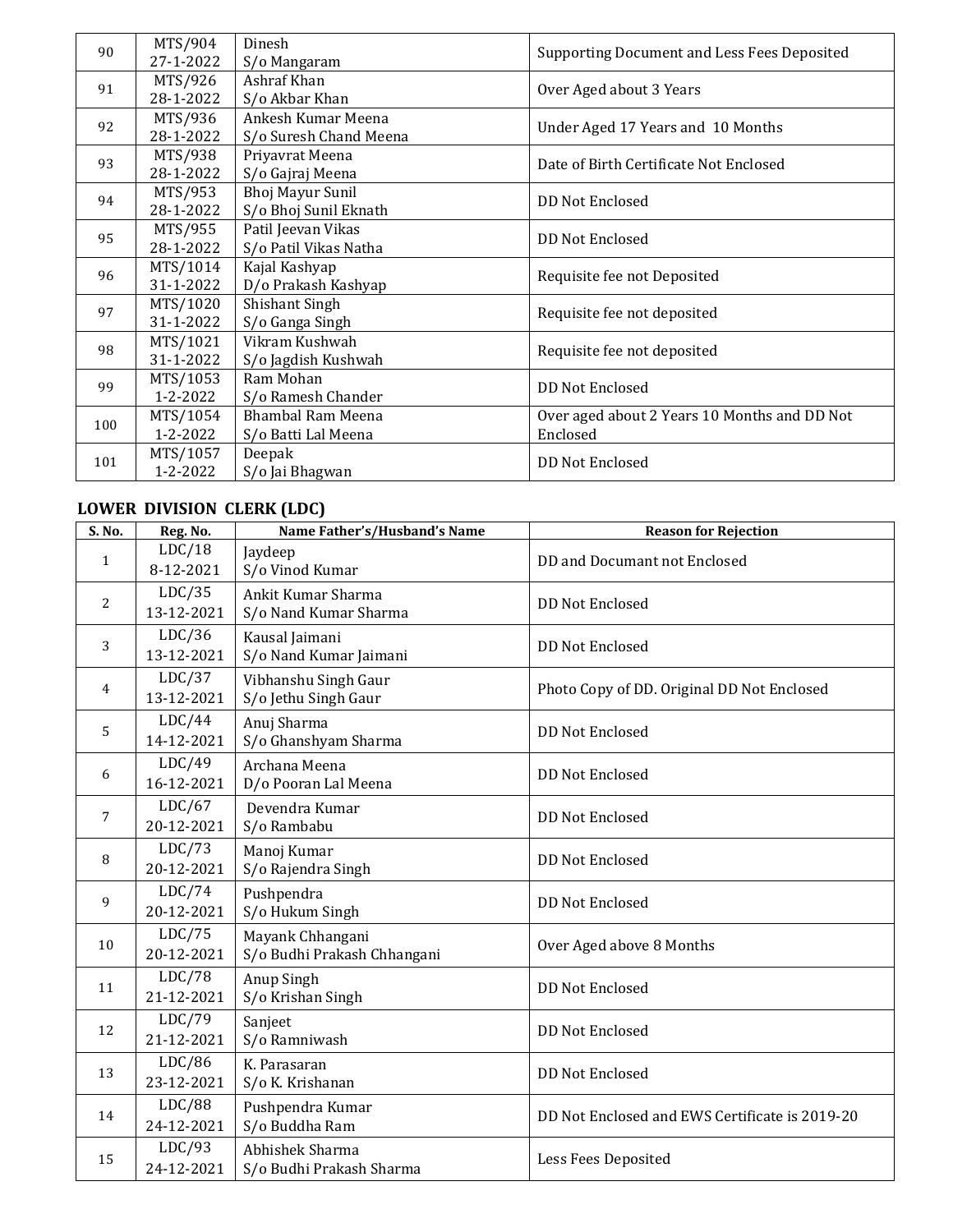| 16 | LDC/110<br>27-12-2021     | Ankit Kumar<br>S/o Sumer Singh                        | <b>DD Not Enclosed</b>                                         |
|----|---------------------------|-------------------------------------------------------|----------------------------------------------------------------|
| 17 | LDC/111<br>27-12-2021     | Puja Kumawat<br>D/o Gajanand Kumawat                  | <b>DD Not Enclosed</b>                                         |
| 18 | LDC/119<br>29-12-2021     | Rakesh Sharma<br>S/o Mahesh Sharma                    | Over Aged above 3 Months                                       |
| 19 | LDC/124<br>30-12-2021     | Aman Khan<br>S/o Aziz Khan                            | <b>DD Not Enclosed</b>                                         |
| 20 | LDC/126<br>31-12-2021     | Pradeep Jangid<br>S/o Rakesh Jangid                   | DD Not Enclosed                                                |
| 21 | LDC/127<br>31-12-2021     | Prakash Singh Rathor<br>S/o Bhagwan Singh Rathor      | <b>DD Not Enclosed</b>                                         |
| 22 | LDC/140<br>$3 - 1 - 2022$ | Hitesh<br>S/o Manohar Lal Gurjar                      | <b>DD Not Enclosed</b>                                         |
| 23 | LDC/148<br>4-1-2022       | Rahul Kumar<br>S/o Rambeer Singh                      | <b>DD Not Enclosed</b>                                         |
| 24 | LDC/184<br>12-1-2022      | Abhishek Kumar<br>S/o Ashok Kumar Malakar             | DD & Documents Not Enclosed                                    |
| 25 | LDC/185<br>12-1-2022      | Ritu Kumari<br>D/o Satyadev Yadav                     | DD Not Enclosed and Required Application Fees not<br>deposited |
| 26 | LDC/192<br>13-1-2022      | Nitin Sharma<br>S/o Girish Kumar Sharma               | Over Aged                                                      |
| 27 | LDC/193<br>13-1-2022      | Raj Kumar Khamokariya<br>S/o Laxminarayan Khamokariya | Over Aged                                                      |
| 28 | LDC/194<br>13-1-2022      | Manish Kumawat<br>S/o Gajanand Kumawat                | <b>DD Not Enclosed</b>                                         |
| 29 | LDC/211<br>17-1-2022      | Shiba Prasad Naik<br>S/o Dharamanand Naik             | Over Aged above 5 Years                                        |
| 30 | LDC/212<br>17-1-2022      | Anil Kumar<br>S/o Dharmpal Singh                      | Ex Serviceman Certificate Not Enclosed                         |
| 31 | LDC/213<br>17-1-2022      | Seshadri S<br>S/o Shanmugam                           | Over Aged about 1 Year 8 Months                                |
| 32 | LDC/218                   | Monisha. M.R                                          | No requisite fee deposited                                     |
| 33 | 18-1-2022<br>LDC/219      | W/o Sujith<br>Chandrakala                             | No requisite fee deposited                                     |
| 34 | 18-1-2022<br>LDC/220      | D/o Om Prakash<br>Meenu A.R                           | No requisite fee deposited                                     |
| 35 | 18-1-2022<br>LDC/222      | D/o Reghuthaman.R<br>Deepak Sharma                    | No requisite fee deposited                                     |
| 36 | 18-1-2022<br>LDC/243      | S/o Jagdish Sharma<br>Noor Jahan Begam                | Over Aged                                                      |
|    | 21-1-2022<br>LDC/251      | W/o Mirza Moulali<br>Sonu Yadav                       |                                                                |
| 37 | 24-1-2022<br>LDC/258      | S/o Mahender Singh<br>Durgadatt Bhobharia             | Proof of Ex-Serviceman not enclosed                            |
| 38 | 24-1-2022<br>LDC/272      | S/o Nanuram Bhobharia<br>Ankit Kumar                  | No requisite fee deposited                                     |
| 39 | 27-1-2022                 | S/o Satyaveer                                         | No requisite fee deposited                                     |
| 40 | LDC/273<br>27-1-2022      | Rahul Yadav<br>S/o Krishan Kumar Yadav                | No requisite fee deposited                                     |
| 41 | LDC/274<br>27-1-2022      | Shriram Gurjar<br>S/o Sardar Mal Gurjar               | No requisite fee deposited                                     |